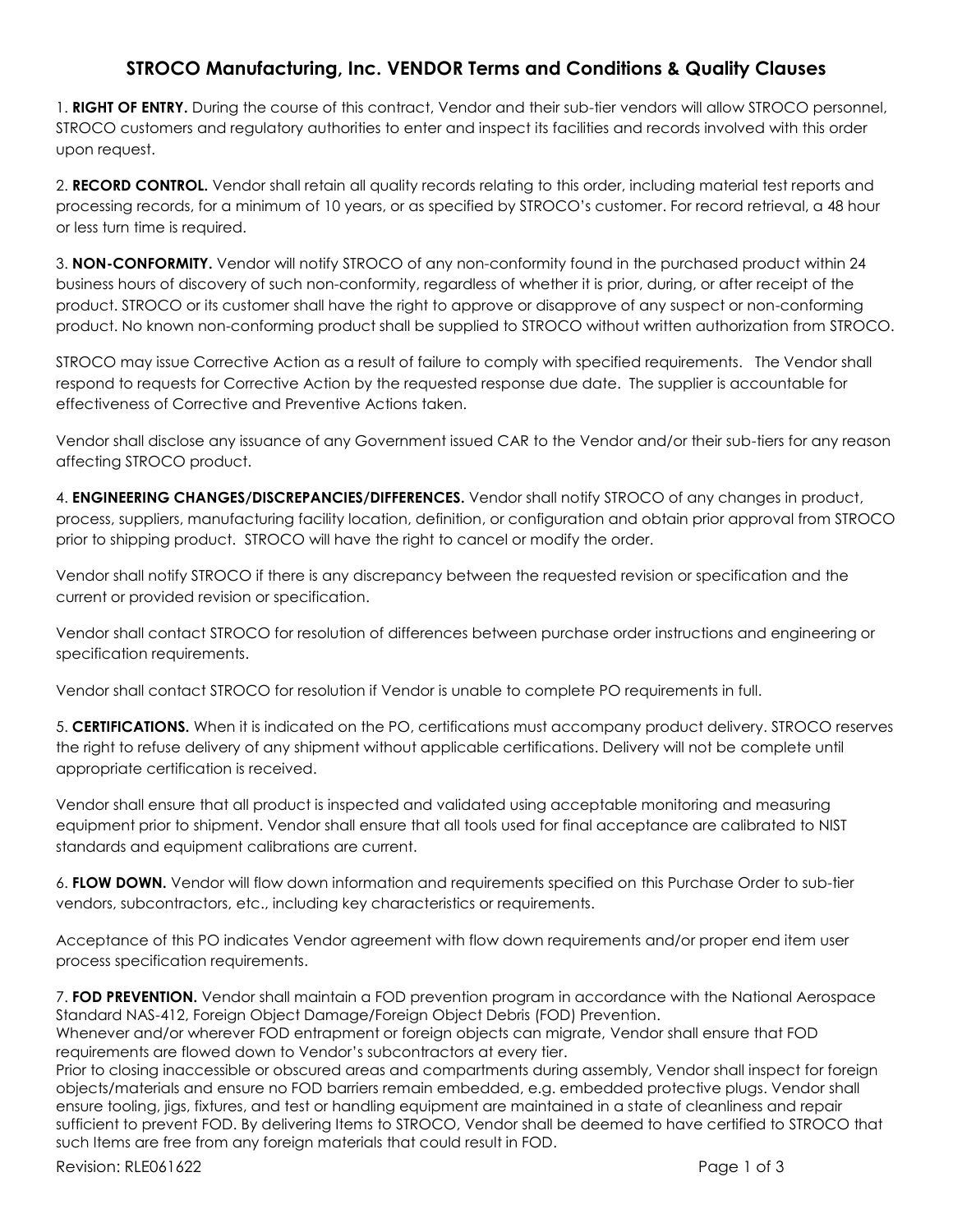## **STROCO Manufacturing, Inc. VENDOR Terms and Conditions & Quality Clauses**

8. **COUNTERFEIT PARTS PREVENTION AND CONTROL PLAN.** Vendor shall establish and maintain a prevention and control plan for counterfeit parts and material using industry standards AS6174 and AS5553 as guidelines. The purpose of the plan shall be to prevent the delivery of counterfeit parts and material, and control parts and material identified as counterfeit.

9. **EXPORT CONTROLS.** Documents and data supplied by STROCO may contain technical data with restrictions subject to the Export Control Laws of the U.S. Government. Purchase orders and technical data should be closely reviewed for restrictions associated with the following controls: Manufacturing Agreements (MA), Manufacturing License Agreements (MLA), Technical Assistance Agreements (TAA), Export Administration Regulations (EAR), and International Traffic and Arms Regulations (ITAR). Transfer of this data by any means to a foreign person or foreign entity, whether in the United States or abroad, without the applicable and required licenses, agreements, exemptions, or other approval in place is prohibited.

10. **PAYMENT TERMS.** Unless otherwise indicated on the face hereof, STROCO shall pay in full the net amount of each invoice submitted to Vendor within 45 days of the date thereof.

11. **FORCE MAJEURE.** The obligations of both Vendor and STROCO under this agreement are subject to any delays or cancellations caused by any condition or occurrence beyond the control of the performing party, including but not limited to strikes, fires, riots, wars, acts of God, inability to obtain materials or intervening government regulation.

12. **ENFORCEMENT OF CONTRACT.** Suit to enforce or set aside this agreement or suit over any of the rights and obligations arising from the work to be performed hereunder must be brought in a court having jurisdiction in the State in which STROCO resides. In the event any party brings suit to construe or enforce the terms of this agreement or raises this agreement as a defense in a suit brought by another party, the prevailing party as determined by the court is entitled to recover its reasonable attorneys', consultants' and experts' fees and expenses.

13. **NOTICES.** All notices to be made under this agreement shall be addressed to the recipient at the address specified by the recipient.

14. **NO WAIVER.** No failure on the part of either party to exercise, and no delay in exercising, any right granted hereunder shall operate as a waiver thereof, nor shall any single or partial exercise of any right hereunder preclude any other or further exercise of any other right.

15. **AMENDMENT.** No amendment of this agreement shall be effective unless it is in writing and signed by STROCO and Vendor.

16. **ASSIGNMENT.** Neither party shall assign its rights and obligations under this contract without the written approval of the other party, which consent will not be unreasonably withheld.

17. **CUSTOMER SUPPLIED TOOLING**. Any customer supplied material will be stored and preserved in the way that it was received. All customer supplied material requirements that are flowed down to STROCO by our customer will also be followed and adhered to.

18. **ETHICS REQUIREMENT.** Acceptance and implementation of the subcontract constitutes a declaration and agreement by the principal executive officers of the Vendor that no bribes, rebates, gifts, kickbacks, or gratuities to secure the Prime Contract, Purchase Agreement or the subcontract, or for favorable treatment under such agreements, or for any other purpose relating to the Prime Contract, Purchase Agreement or the subcontract have been or will be directly or indirectly offered or given to, or have been or will be arranged with officers, officials or employees of STROCO by the Vendor, its employees or agents.